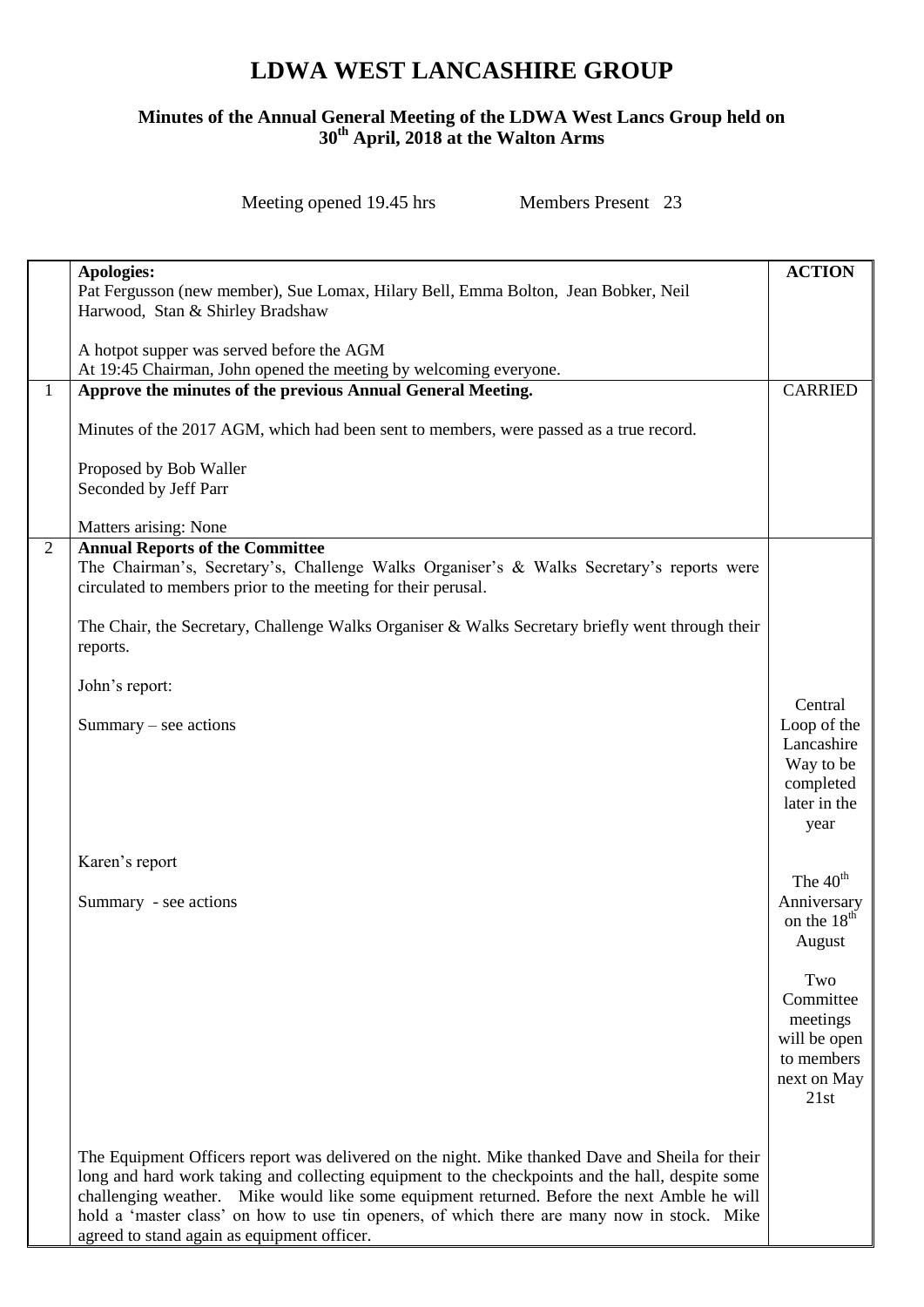|                | Challenge Walk Organiser<br>198 entrants were non LDWA members<br>137 were nonmember walkers<br>Last year David attempted to persuade the entrants with an application form, to our knowledge this<br>did not work.<br>New people had to be drafted into roles as there were 14 key people who usually manned<br>checkpoints have either retired or had given their apologies<br>The price increase has not detracted entrants<br>The runners later time of starting was successful<br>The waterproof paper was a success<br>Mountain Rescue and Raynet did an excellent job.<br>There was good feedback about the checkpoints, the organization and food at the end | Event is<br>booked for<br>the $9th$<br>February.<br>Can<br>everyone<br>please book<br>this in your<br>diary<br>Tweaks to<br>be made and<br>circulated in<br>due course |
|----------------|----------------------------------------------------------------------------------------------------------------------------------------------------------------------------------------------------------------------------------------------------------------------------------------------------------------------------------------------------------------------------------------------------------------------------------------------------------------------------------------------------------------------------------------------------------------------------------------------------------------------------------------------------------------------|------------------------------------------------------------------------------------------------------------------------------------------------------------------------|
|                | Walks Organiser's report<br>Tuesday walks remain very popular<br>39 over the past year with an average of 17 people attending<br>Strider walks<br>Attendance is down this last year to an average of 10 (13 last year)<br>The four walks that were 20 miles or more there was an average of 8 people<br>Additional walks – doing quite well with an average of 13 people                                                                                                                                                                                                                                                                                             |                                                                                                                                                                        |
|                | A member clarified that if there are 5 Tuesdays in the month there will be one slightly longer walk<br>on a Tuesday.<br>A brief discussion took place re the lack of members attending the longer walks, this could be due                                                                                                                                                                                                                                                                                                                                                                                                                                           |                                                                                                                                                                        |
|                | to the ageing membership population, the average age attending the AGM is probably 70 years.                                                                                                                                                                                                                                                                                                                                                                                                                                                                                                                                                                         |                                                                                                                                                                        |
| $\overline{3}$ | <b>Annual Statement of Accounts</b><br>The annual statement of accounts was circulated to members prior to the meeting for their<br>perusal.<br>The annual statement of accounts had been approved by Peter Lomax.                                                                                                                                                                                                                                                                                                                                                                                                                                                   | <b>CARRIED</b>                                                                                                                                                         |
|                | The treasurer informed the meeting that the Amble had made a good profit, despite some<br>new expenditure on equipment. There was a request for some outstanding receipts.                                                                                                                                                                                                                                                                                                                                                                                                                                                                                           | Receipts to<br>be<br>prioritised in<br>the future                                                                                                                      |
|                | For completeness, the accounts were proposed by Mike Motley and seconded by Arthur<br>Roberts                                                                                                                                                                                                                                                                                                                                                                                                                                                                                                                                                                        |                                                                                                                                                                        |
| $\overline{4}$ | Appoint an independent examiner of the financial accounts<br>Peter Lomax was appointed as independent examiner of the financial accounts for 2017/18                                                                                                                                                                                                                                                                                                                                                                                                                                                                                                                 | <b>CARRIED</b>                                                                                                                                                         |
|                | Proposed by John Evenden<br>Seconded by Ian Wardle                                                                                                                                                                                                                                                                                                                                                                                                                                                                                                                                                                                                                   |                                                                                                                                                                        |
| 5              | Discuss and consider any properly submitted motion<br>There was one properly submitted motion;<br>A proposal was made by Peter Lomax and seconded by Sue Lomax for the club to consider<br>٠<br>some expenditure from club funds to provide footpath maintenance on the Amble route<br>A discussion took place as to how to proceed with this. Peter to contact David Goode at<br>LCC for advice.                                                                                                                                                                                                                                                                    | <b>CARRIED</b>                                                                                                                                                         |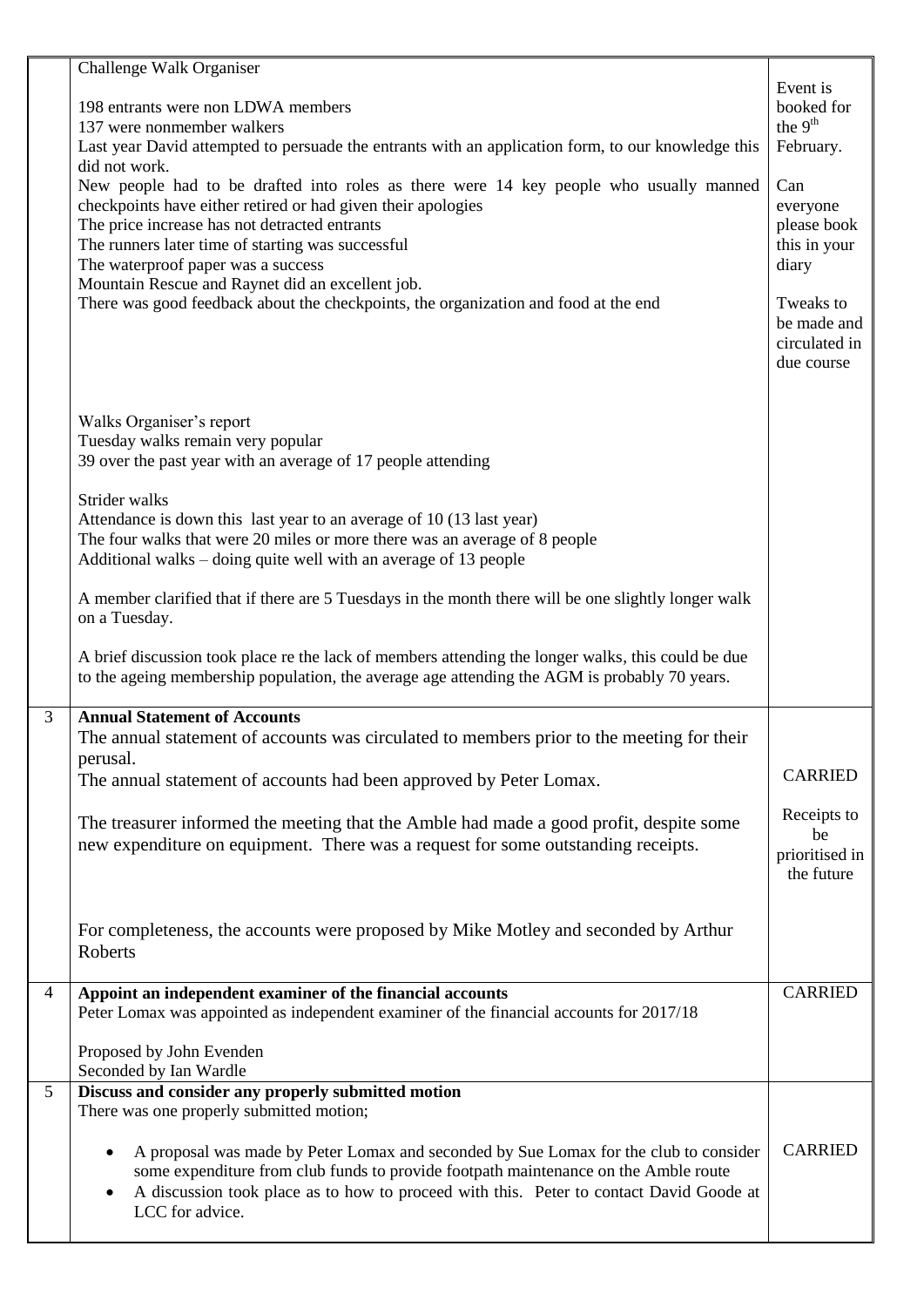|   | Motions Agreed by the Committee 2017-8                                                      |                                        | <b>CARRIED</b>            |
|---|---------------------------------------------------------------------------------------------|----------------------------------------|---------------------------|
|   | All decisions made by the Committee had been circulated to members.                         |                                        |                           |
|   |                                                                                             |                                        |                           |
|   | A bigger venue for the AGM 2108                                                             |                                        |                           |
|   | Lap Top                                                                                     |                                        |                           |
|   | Fish and Chip walk<br>Tea and Cakes walk                                                    |                                        |                           |
|   | Purchase new first aid kits                                                                 |                                        |                           |
|   | Dogs to be on short leads                                                                   |                                        |                           |
|   | 10 mile Tuesday walks not to go in Strider                                                  |                                        |                           |
|   | Walk information to all members                                                             |                                        |                           |
|   | Website information on walks to exclude surnames if requested                               |                                        |                           |
|   | Fund the $40^{\text{th}}$ Anniversary with a budget of £750.00                              |                                        |                           |
|   | To subsidise the Plod's primary members meal, drinks and mince pies on the walk             |                                        |                           |
|   | Donations continue to be made to Mountain Rescue, Air Ambulance, Raynet on an annual basis  |                                        |                           |
|   |                                                                                             |                                        | May and                   |
|   | There will be two committee meetings open to the members                                    |                                        | November                  |
|   |                                                                                             |                                        | beginning at              |
|   |                                                                                             |                                        | 7pm Sea                   |
|   |                                                                                             |                                        | View                      |
|   |                                                                                             |                                        |                           |
|   | The club to pay for an annual payment for affiliated membership to the Ramblers Proposed by |                                        | Action to be              |
|   | Peter Lomax and Seconded by Ken Peakes                                                      |                                        | decided if                |
|   |                                                                                             |                                        | this payment              |
|   | To put on website benefits of this membership                                               |                                        | is to be paid<br>annually |
|   |                                                                                             |                                        |                           |
|   |                                                                                             |                                        |                           |
|   | There will be two meetings in the Summer where we will not meet at the Sea View or have a   |                                        | $18th$ June               |
|   | meeting. The format will be a social walk, led by Sheila and Dave.                          |                                        | and $20th$                |
|   |                                                                                             |                                        | August see                |
|   |                                                                                             |                                        | web site for              |
|   |                                                                                             |                                        | details                   |
|   | The group is to finance a second loop of the Lancashire Way, later on in the year           |                                        | Details on                |
|   |                                                                                             |                                        | the web site              |
|   |                                                                                             |                                        | soon                      |
|   |                                                                                             |                                        | Action for                |
|   | The group is to finance a new certificate and design for the Amble                          |                                        |                           |
| 6 | Election of committee 2018/2019                                                             |                                        | Ian                       |
|   |                                                                                             |                                        |                           |
|   | There were no nominees for the committee so existing committee                              |                                        |                           |
|   | members agreed to stand again.                                                              |                                        |                           |
|   |                                                                                             |                                        |                           |
|   | Chair                                                                                       | John Evenden<br>Karen Wardle           |                           |
|   | Secretary<br>Treasurer                                                                      | Jaqui Peaks                            |                           |
|   | <b>Equipment Officer</b>                                                                    | Mike Motley                            |                           |
|   | Challenge Walks Organiser                                                                   | Ian Wardle                             |                           |
|   | <b>Walks Secretary</b>                                                                      | Dave Whittaker                         |                           |
|   | Web Master                                                                                  | Ian Wardle                             |                           |
|   |                                                                                             |                                        |                           |
|   |                                                                                             |                                        |                           |
|   | <b>Committee Post</b><br><b>Committee Post</b>                                              | Doreen Viney                           |                           |
|   | <b>Committee Post</b>                                                                       | Glyn Watson<br>No nominations received |                           |
|   | <b>Committee Post</b>                                                                       | No nominations received                |                           |
|   |                                                                                             |                                        |                           |